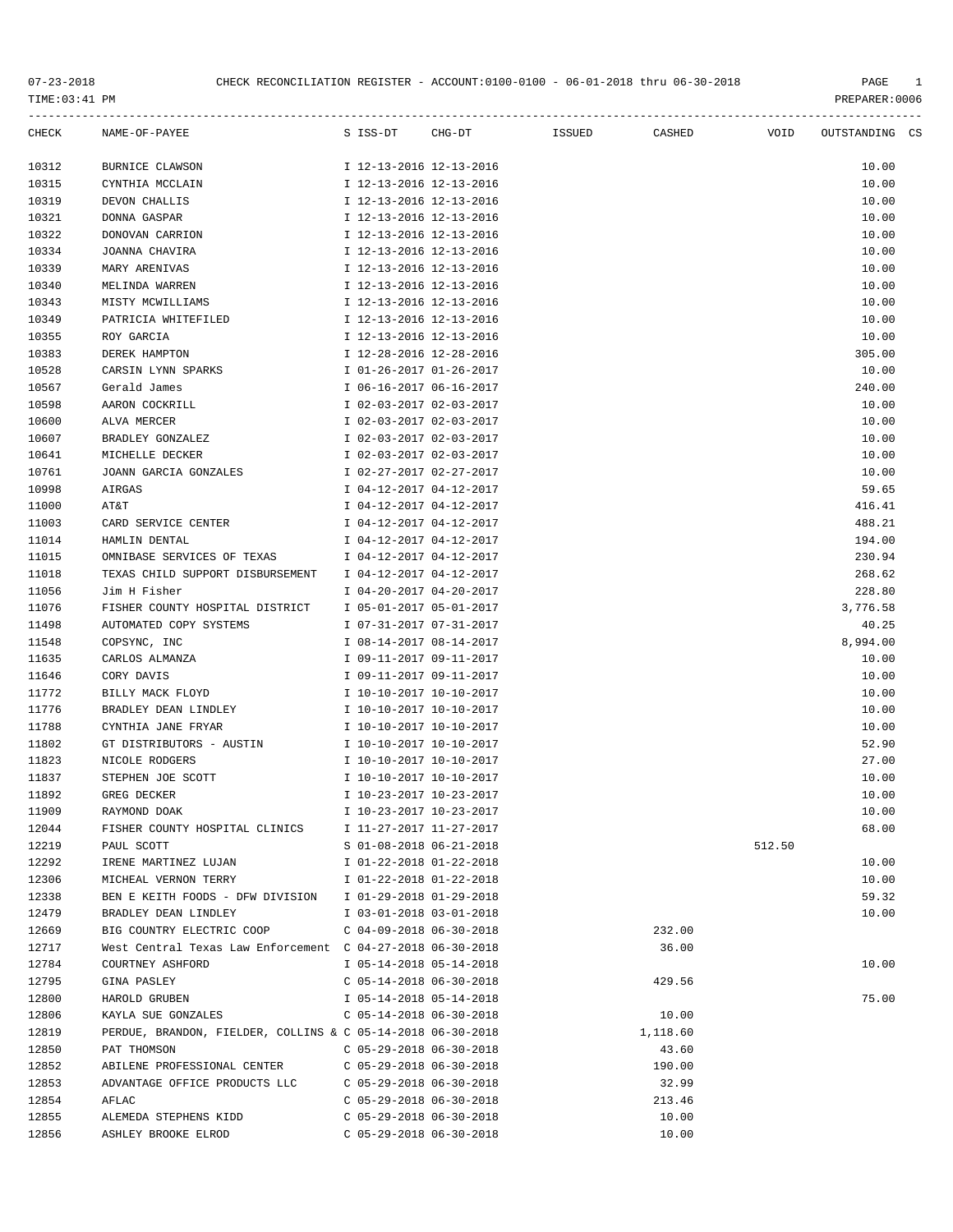| CHECK | NAME-OF-PAYEE                                             |                           | S ISS-DT CHG-DT ISSUED CASHED | <b>VOID</b> | OUTSTANDING CS |  |
|-------|-----------------------------------------------------------|---------------------------|-------------------------------|-------------|----------------|--|
| 12857 | AT&T                                                      | C 05-29-2018 06-30-2018   | 126.65                        |             |                |  |
| 12858 | ATMOS ENERGY                                              | C 05-29-2018 06-30-2018   | 640.20                        |             |                |  |
| 12859 | AUTOMATED COPY SYSTEMS                                    | C 05-29-2018 06-30-2018   | 85.00                         |             |                |  |
| 12861 | BITTER CREEK WATER SUPPLY CORP C 05-29-2018 06-30-2018    |                           | 244.00                        |             |                |  |
| 12862 | BOB MOORE                                                 | $C$ 05-29-2018 06-30-2018 | 10.00                         |             |                |  |
| 12863 | BRAD STUART                                               | $C$ 05-29-2018 06-30-2018 | 10.00                         |             |                |  |
| 12864 | BRITT MAHLON CARY                                         | $C$ 05-29-2018 06-30-2018 | 10.00                         |             |                |  |
| 12865 | BROOK BAILEY                                              | I 05-29-2018 05-29-2018   |                               |             | 10.00          |  |
| 12866 | BUCKY JOE COOPER                                          | $C$ 05-29-2018 06-30-2018 | 10.00                         |             |                |  |
| 12867 | BUG OUT PEST MANAGEMENT                                   | C 05-29-2018 06-30-2018   | 350.00                        |             |                |  |
| 12868 | CARD SERVICE CENTER                                       | C 05-29-2018 06-30-2018   | 4,358.79                      |             |                |  |
| 12869 | CATHRINE TWOMEY WILKS                                     | C 05-29-2018 06-30-2018   | 10.00                         |             |                |  |
| 12870 | CHRISTOPHER ALAN MIRANDA                                  | V 05-29-2018 06-21-2018   |                               | 10.00       |                |  |
| 12871 | CHRISTOPHER SCOTT THOMSON                                 | $C$ 05-29-2018 06-30-2018 | 10.00                         |             |                |  |
| 12872 | CHRISTOPHER SHEAN HAMILTON 1 05-29-2018 05-29-2018        |                           |                               |             | 10.00          |  |
| 12873 | CINDY LOU GREENE                                          | C 05-29-2018 06-30-2018   | 10.00                         |             |                |  |
| 12874 | CLOYD MICHAEL HERRON                                      | I 05-29-2018 05-29-2018   |                               |             | 10.00          |  |
| 12875 | CNA SURETY                                                | $C$ 05-29-2018 06-30-2018 | 150.00                        |             |                |  |
| 12876 | CONNIE SUE EARLY                                          | C 05-29-2018 06-30-2018   | 10.00                         |             |                |  |
| 12877 | COOPER OIL CO INC                                         | C 05-29-2018 06-30-2018   | 3,534.84                      |             |                |  |
| 12878 | CRIME VICTIMS' COMPENSATION C 05-29-2018 06-30-2018       |                           | 5.00                          |             |                |  |
| 12879 | CYNTHIA SUZANNE WILLIAMS                                  | I 05-29-2018 05-29-2018   |                               |             | 10.00          |  |
| 12880 | DALE MARTIN & SON TIRE CO., INC. C 05-29-2018 06-30-2018  |                           | 621.56                        |             |                |  |
| 12881 | DANNY WAYNE WATSON                                        | I 05-29-2018 05-29-2018   |                               |             | 10.00          |  |
| 12882 | DAVID JONATHAN CHAPMAN COS-29-2018 06-30-2018             |                           | 10.00                         |             |                |  |
| 12883 | DAVID POSEY                                               | I 05-29-2018 05-29-2018   |                               |             | 10.00          |  |
| 12884 | DE LAGE LANDEN                                            | C 05-29-2018 06-30-2018   | 235.96                        |             |                |  |
| 12886 | DEREK HAMPTON                                             | C 05-29-2018 06-30-2018   | 780.00                        |             |                |  |
| 12887 | DUSTY CIMARON GIBBINS                                     | C 05-29-2018 06-30-2018   | 10.00                         |             |                |  |
| 12888 | ELIZABETH ROSCHELL WILLIAMS                               | I 05-29-2018 05-29-2018   |                               |             | 10.00          |  |
| 12889 | FILTRATION SPECIALTIES CO C 05-29-2018 06-30-2018         |                           | 60.40                         |             |                |  |
| 12890 | FISHER COUNTY                                             | C 05-29-2018 06-30-2018   | 55.00                         |             |                |  |
| 12891 | FISHER COUNTY HOSPITAL DISTRICT                           | C 05-29-2018 06-30-2018   | 554.20                        |             |                |  |
| 12892 | FREDA ODOM BENITEZ                                        | $C$ 05-29-2018 06-30-2018 | 10.00                         |             |                |  |
| 12893 | GOVERNMENT FORMS AND SUPPLIES LLC C 05-29-2018 06-30-2018 |                           | 54.86                         |             |                |  |
| 12894 | GRAY FUEL & CHEMICAL                                      | $C$ 05-29-2018 06-30-2018 | 455.62                        |             |                |  |
| 12895 | HOLLI HELM                                                | I 05-29-2018 05-29-2018   |                               |             | 10.00          |  |
| 12896 | JACOB ROSS KENYON                                         | $C$ 05-29-2018 06-30-2018 | 10.00                         |             |                |  |
| 12897 | JAMES EDWARD CHILDS                                       | $C$ 05-29-2018 06-30-2018 | 10.00                         |             |                |  |
| 12898 | JANICE SUE KIRBY                                          | $C$ 05-29-2018 06-30-2018 | 10.00                         |             |                |  |
| 12899 | <b>JEANIE FULLER</b>                                      | $C$ 05-29-2018 06-30-2018 | 976.50                        |             |                |  |
| 12900 | JIMMY CHARLES HOGUE                                       | $C$ 05-29-2018 06-30-2018 | 10.00                         |             |                |  |
| 12901 | JUSTIN ALEXANDER STUART                                   | $C$ 05-29-2018 06-30-2018 | 10.00                         |             |                |  |
| 12902 | KAREN KAY WILKE                                           | $C$ 05-29-2018 06-30-2018 | 10.00                         |             |                |  |
| 12903 | KATHY DAVENPORT                                           | I 05-29-2018 05-29-2018   |                               |             | 10.00          |  |
| 12904 | KAY BUNN WHITWORTH                                        | $C$ 05-29-2018 06-30-2018 | 10.00                         |             |                |  |
| 12905 | KNOX WASTE SERVICE LLC                                    | $C$ 05-29-2018 06-30-2018 | 116.24                        |             |                |  |
| 12906 | LANCE SHAW                                                | $C$ 05-29-2018 06-30-2018 | 10.00                         |             |                |  |
| 12907 | LATSON PARTS AND EQUIPMENT LLC                            | $C$ 05-29-2018 06-30-2018 | 1,056.90                      |             |                |  |
| 12908 | LECILE LYN JOHNSON                                        | I 05-29-2018 05-29-2018   |                               |             | 10.00          |  |
| 12909 | LINDA RIVAS                                               | I 05-29-2018 05-29-2018   |                               |             | 10.00          |  |
| 12910 | MARVIN KEENAN                                             | $C$ 05-29-2018 06-30-2018 | 100.00                        |             |                |  |
| 12911 | MICAH EVANS                                               | $C$ 05-29-2018 06-30-2018 | 10.00                         |             |                |  |
| 12912 | NOLE GREEN                                                | $C$ 05-29-2018 06-30-2018 | 10.00                         |             |                |  |
| 12913 | PAT THOMSON                                               | $C$ 05-29-2018 06-30-2018 | 510.65                        |             |                |  |
| 12914 | PATRICIA JEANNE WYSCARVER                                 | I 05-29-2018 05-29-2018   |                               |             | 10.00          |  |
| 12915 | PAUL DOUGLAS HINSON                                       | I 05-29-2018 05-29-2018   |                               |             | 10.00          |  |
| 12916 | PETRA MARTINEZ FLORES                                     | $C$ 05-29-2018 06-30-2018 | 10.00                         |             |                |  |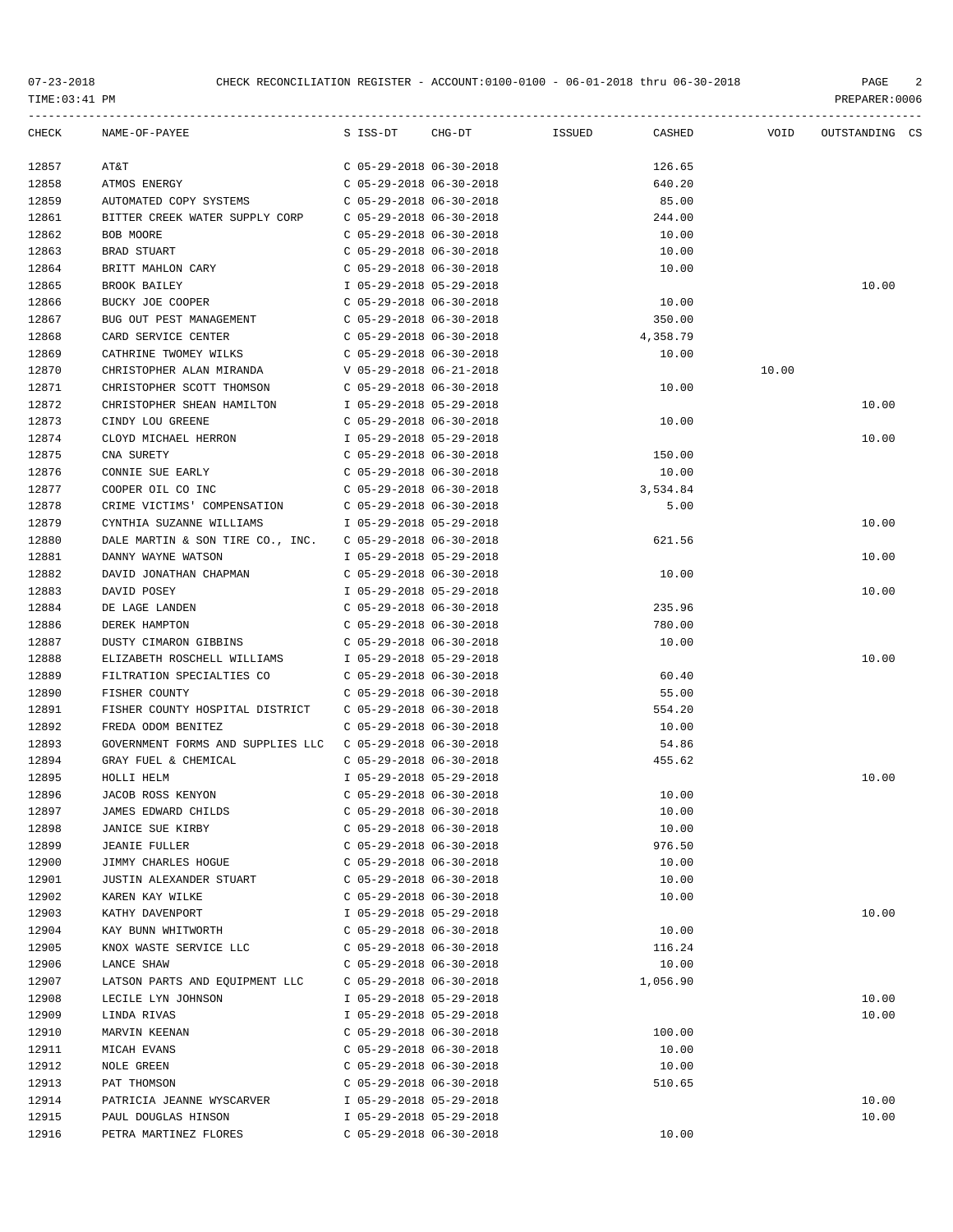| PREPARER: 0 |  |
|-------------|--|
|             |  |

| <b>CHECK</b> | NAME-OF-PAYEE                                              | S ISS-DT                  | CHG-DT | <b>ISSUED</b> | CASHED     | VOID | OUTSTANDING CS |  |
|--------------|------------------------------------------------------------|---------------------------|--------|---------------|------------|------|----------------|--|
| 12917        | PRESLEY GARRETTE GASPAR                                    | I 05-29-2018 05-29-2018   |        |               |            |      | 10.00          |  |
| 12918        | QUILL                                                      | $C$ 05-29-2018 06-30-2018 |        |               | 940.70     |      |                |  |
| 12919        | RAY ZAMBRANO                                               | I 05-29-2018 05-29-2018   |        |               |            |      | 10.00          |  |
| 12920        | RICHARD FUENTES                                            | $C$ 05-29-2018 06-30-2018 |        |               | 259.95     |      |                |  |
| 12922        | ROBERTO MORALES                                            | I 05-29-2018 05-29-2018   |        |               |            |      | 10.00          |  |
| 12923        | ROTAN MERCANTILE CO. LLC                                   | $C$ 05-29-2018 06-30-2018 |        |               | 14.19      |      |                |  |
| 12924        | ROTAN MOTOR & RADIATOR REPAIR                              | $C$ 05-29-2018 06-30-2018 |        |               | 371.00     |      |                |  |
| 12925        | SHARI LYNN MORRIS                                          | $C$ 05-29-2018 06-30-2018 |        |               | 10.00      |      |                |  |
| 12926        | SUPERIOR VISION OF TEXAS                                   | $C$ 05-29-2018 06-30-2018 |        |               | 85.31      |      |                |  |
| 12927        | SUSAN ANNE MARTINEZ                                        | $C$ 05-29-2018 06-30-2018 |        |               | 10.00      |      |                |  |
| 12928        | TERESA COAN HARRISON                                       | I 05-29-2018 05-29-2018   |        |               |            |      | 10.00          |  |
| 12929        | TERESA LYNN CAVE                                           | $C$ 05-29-2018 06-30-2018 |        |               | 10.00      |      |                |  |
|              |                                                            |                           |        |               |            |      |                |  |
| 12930        | TERRY LYNN BOLEY                                           | $C$ 05-29-2018 06-30-2018 |        |               | 10.00      |      |                |  |
| 12931        | TEXAS ASSOCIATION OF COUNTIES                              | $C$ 05-29-2018 06-30-2018 |        |               | 200.00     |      |                |  |
| 12932        | TEXAS ASSOCIATION OF COUNTIES                              | $C$ 05-29-2018 06-30-2018 |        |               | 27, 126.75 |      |                |  |
| 12933        | THRIFTWAY                                                  | $C$ 05-29-2018 06-30-2018 |        |               | 288.45     |      |                |  |
| 12934        | TIBBIT COMMERCIAL LEASING                                  | $C$ 05-29-2018 06-30-2018 |        |               | 414.00     |      |                |  |
| 12935        | TONYA LANA JANIS                                           | $C$ 05-29-2018 06-30-2018 |        |               | 10.00      |      |                |  |
| 12936        | TRACEY LEE DOWELL                                          | $C$ 05-29-2018 06-30-2018 |        |               | 10.00      |      |                |  |
| 12937        | TYLER CLAWSON                                              | $C$ 05-29-2018 06-30-2018 |        |               | 10.00      |      |                |  |
| 12938        | TYSON WYNN NOWLIN                                          | I 05-29-2018 05-29-2018   |        |               |            |      | 10.00          |  |
| 12939        | V.L. STRICKLAND TOWER SERVICE INC. C 05-29-2018 06-30-2018 |                           |        |               | 2,150.00   |      |                |  |
| 12940        | VELEZ YANEZ                                                | I 05-29-2018 05-29-2018   |        |               |            |      | 10.00          |  |
| 12941        | VERIZON WIRELESS                                           | $C$ 05-29-2018 06-30-2018 |        |               | 448.46     |      |                |  |
| 12942        | VICKI SMITH                                                | $C$ 05-29-2018 06-30-2018 |        |               | 10.00      |      |                |  |
| 12943        | WARREN DOZIER                                              | I 05-29-2018 05-29-2018   |        |               |            |      | 10.00          |  |
| 12944        | CARD SERVICE CENTER                                        | $C$ 05-29-2018 06-30-2018 |        |               | 21.36      |      |                |  |
| 12945        | DENNIS OWENS                                               | I 05-29-2018 05-29-2018   |        |               |            |      | 10.00          |  |
| 12946        | CARD SERVICE CENTER                                        | $C$ 05-29-2018 06-30-2018 |        |               | 68.65      |      |                |  |
| 12947        | BEN E KEITH FOODS - DFW DIVISION                           | $C$ 05-31-2018 06-30-2018 |        |               | 558.74     |      |                |  |
| 12948        | BEN E KEITH FOODS - DFW DIVISION                           | $C$ 05-31-2018 06-30-2018 |        |               | 73.77      |      |                |  |
| 12949        | TX CHILD SUPPORT SDU                                       | $C$ 06-04-2018 06-30-2018 |        | 240.00        | 240.00     |      |                |  |
| 12950        | AIRGAS-SOUTHWEST                                           | $C$ 06-11-2018 06-30-2018 |        | 514.32        | 514.32     |      |                |  |
| 12951        | ANGIE PIPPIN                                               | $C$ 06-11-2018 06-30-2018 |        | 300.69        | 300.69     |      |                |  |
| 12952        | <b>AQUAONE</b>                                             | $C$ 06-11-2018 06-30-2018 |        | 9.74          | 9.74       |      |                |  |
| 12953        | AOUAONE INC.                                               | $C$ 06-11-2018 06-30-2018 |        | 17.23         | 17.23      |      |                |  |
| 12954        | AT&T                                                       | $C$ 06-11-2018 06-30-2018 |        | 1,131.39      | 1,131.39   |      |                |  |
| 12955        | AT&T                                                       | $C$ 06-11-2018 06-30-2018 |        | 1,233.22      | 1,233.22   |      |                |  |
| 12956        | AUTOMATED COPY SYSTEMS                                     | $C$ 06-11-2018 06-30-2018 |        | 144.33        | 144.33     |      |                |  |
| 12957        | Angie Pippin                                               | $C$ 06-11-2018 06-30-2018 |        | 163.79        | 163.79     |      |                |  |
| 12958        | BARRON SERVICE PARTS                                       | $C$ 06-11-2018 06-30-2018 |        | 919.27        | 919.27     |      |                |  |
| 12959        | BATTS COMMUNICATIONS                                       | $C$ 06-11-2018 06-30-2018 |        | 760.00        | 760.00     |      |                |  |
| 12960        | BBVA COMPASS                                               | $C$ 06-11-2018 06-30-2018 |        | 341.60        | 341.60     |      |                |  |
| 12961        | BEN E KEITH FOODS - DFW DIVISION                           | $C$ 06-11-2018 06-30-2018 |        | 4,801.78      | 4,801.78   |      |                |  |
| 12962        | BIG COUNTRY SUPPLY                                         | $C$ 06-11-2018 06-30-2018 |        | 16.00         | 16.00      |      |                |  |
|              |                                                            |                           |        |               |            |      |                |  |
| 12963        | BIRCH COMMUNICATION                                        | $C$ 06-11-2018 06-30-2018 |        | 60.38         | 60.38      |      |                |  |
| 12964        | CHAD PEARSON                                               | $C$ 06-11-2018 06-30-2018 |        | 800.00        | 800.00     |      |                |  |
| 12965        | CITY JANITORIAL SUPPLY                                     | $C$ 06-11-2018 06-30-2018 |        | 790.47        | 790.47     |      |                |  |
| 12966        | CITY OF ROBY                                               | $C$ 06-11-2018 06-30-2018 |        | 961.75        | 961.75     |      |                |  |
| 12967        | CITY OF ROTAN                                              | $C$ 06-11-2018 06-30-2018 |        | 62.00         | 62.00      |      |                |  |
| 12968        | CJJS                                                       | $C$ 06-11-2018 06-30-2018 |        | 343.89        | 343.89     |      |                |  |
| 12969        | CLINIC PHARMACY                                            | $C$ 06-11-2018 06-30-2018 |        | 604.04        | 604.04     |      |                |  |
| 12970        | CNA SURETY                                                 | $C$ 06-11-2018 06-30-2018 |        | 50.00         | 50.00      |      |                |  |
| 12971        | CONOCO-2586-WEXBANK                                        | $C$ 06-11-2018 06-30-2018 |        | 2,175.34      | 2,175.34   |      |                |  |
| 12972        | CONOCO-9137-WEXBANK                                        | $C$ 06-11-2018 06-30-2018 |        | 285.79        | 285.79     |      |                |  |
| 12973        | COOPER OIL CO INC                                          | $C$ 06-11-2018 06-30-2018 |        | 6,892.57      | 6,892.57   |      |                |  |
| 12974        | CORPORATE BILLING, LLC                                     | $C$ 06-11-2018 06-30-2018 |        | 107.49        | 107.49     |      |                |  |
| 12975        | DALE MARTIN & SON TIRE CO., INC.                           | $C$ 06-11-2018 06-30-2018 |        | 47.96         | 47.96      |      |                |  |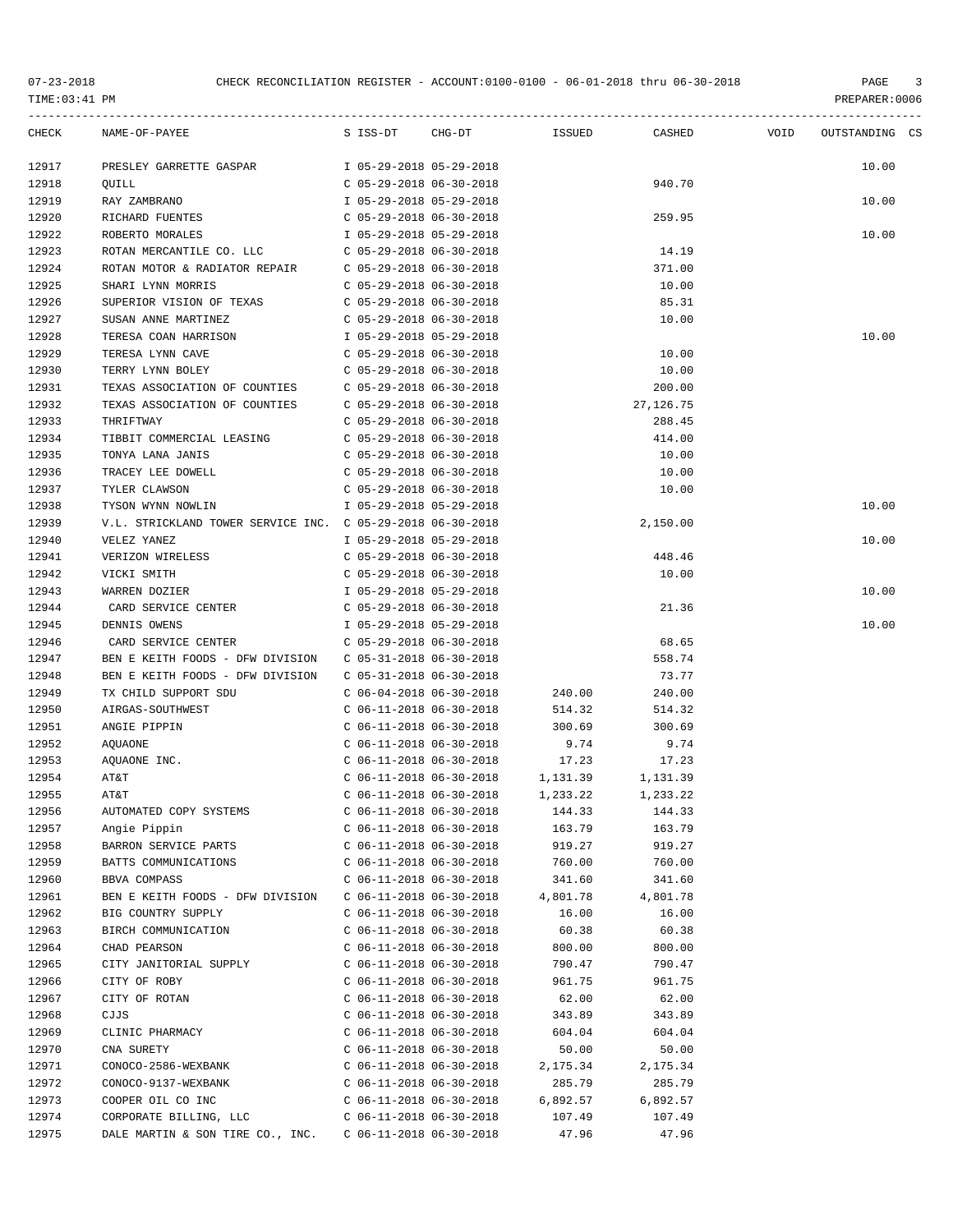| CHECK          | $\begin{array}{cccccccccc} \mathtt{NAME-OF-PAYEE} & \mathtt{S} & \mathtt{ISS-DT} & \mathtt{CHG-DT} & \mathtt{ISSUED} & \mathtt{CASHED} & \mathtt{VOID} \end{array}$ |                                                        |                    |                    |        | OUTSTANDING CS |  |
|----------------|---------------------------------------------------------------------------------------------------------------------------------------------------------------------|--------------------------------------------------------|--------------------|--------------------|--------|----------------|--|
| 12976          | DANNY CLAWSON                                                                                                                                                       | C 06-11-2018 06-30-2018                                | 7.50               | 7.50               |        |                |  |
| 12977          | DATROO TECHNOLOGIES, LLC C 06-11-2018 06-30-2018                                                                                                                    |                                                        | 6,500.00           | 6,500.00           |        |                |  |
| 12978          | DELGADO BROTHERS                                                                                                                                                    | C 06-11-2018 06-30-2018                                | 384.00             | 384.00             |        |                |  |
| 12979          | <b>DIRECTV</b>                                                                                                                                                      | $C$ 06-11-2018 06-30-2018                              | 206.98             | 206.98             |        |                |  |
| 12980          | DOSSER OILFIELD SERVICES & GARAGE  C 06-11-2018 06-30-2018                                                                                                          |                                                        | 3,003.07           | 3,003.07           |        |                |  |
| 12981          | EMILIA GARCIA                                                                                                                                                       | $C$ 06-11-2018 06-30-2018                              | 90.95              | 90.95              |        |                |  |
| 12982          | EMPIRE PAPER                                                                                                                                                        | $C$ 06-11-2018 06-30-2018                              | 559.34             | 559.34             |        |                |  |
| 12983          | FISHER COUNTY HOSPITAL CLINICS                                                                                                                                      | $C$ 06-11-2018 06-30-2018                              | 7,147.22           | 7,147.22           |        |                |  |
| 12984          | FISHER COUNTY TAX COLLECTOR 1 06-11-2018 06-11-2018                                                                                                                 |                                                        | 7.50               |                    |        | 7.50           |  |
| 12985          | GOVERNMENT FORMS AND SUPPLIES LLC  C 06-11-2018 06-30-2018                                                                                                          |                                                        | 256.77             | 256.77             |        |                |  |
| 12986          | GRAY FUEL & CHEMICAL                                                                                                                                                | $C$ 06-11-2018 06-30-2018                              | 1,297.67           | 1,297.67           |        |                |  |
| 12987          | HBC-CENTRAL                                                                                                                                                         | $C$ 06-11-2018 06-30-2018                              | 378.04             | 378.04             |        |                |  |
| 12988          | HUDSON ENERGY                                                                                                                                                       | $C$ 06-11-2018 06-30-2018                              | 181.20             | 181.20             |        |                |  |
| 12989          | ICS JAIL SUPPLIES INC.                                                                                                                                              | $C$ 06-11-2018 06-30-2018                              | 156.19             | 156.19             |        |                |  |
| 12990          | INTERSTATE BATTERY SYSTEM OF ABILEN C 06-11-2018 06-30-2018                                                                                                         |                                                        | 17.76              | 17.76              |        |                |  |
| 12991          | JOHN DEERE FINANCIAL                                                                                                                                                | $C$ 06-11-2018 06-30-2018                              | 339.88             | 339.88             |        |                |  |
| 12992          | KENNETH G LEGGETT                                                                                                                                                   | $C$ 06-11-2018 06-30-2018                              | 650.00             | 650.00             |        |                |  |
| 12993          | KRISTIN POSTELL                                                                                                                                                     | $C$ 06-11-2018 06-30-2018                              | 650.00             | 650.00             |        |                |  |
| 12994          | LEAF                                                                                                                                                                | $C$ 06-11-2018 06-30-2018                              | 299.95             | 299.95             |        |                |  |
| 12995          | LEE'S SERVICE AUTO PARTS C 06-11-2018 06-30-2018                                                                                                                    |                                                        | 287.70             | 287.70             |        |                |  |
| 12996          | LIBERTY NATIONAL LIFE INS. CO. C 06-11-2018 06-30-2018                                                                                                              |                                                        | 680.58             | 680.58             |        |                |  |
| 12997          | LOCAL GOVERNMENT SOLUTIONS, LP                                                                                                                                      | C 06-11-2018 06-30-2018                                | 1,885.00           | 1,885.00           |        |                |  |
| 12998          | LONGWORTH CO-OP GIN                                                                                                                                                 | $C$ 06-11-2018 06-30-2018                              | 1,324.28           | 1,324.28           |        |                |  |
| 12999          | MAJD GHANAYEM                                                                                                                                                       | $C$ 06-11-2018 06-30-2018                              | 650.00             | 650.00             |        |                |  |
| 13000          | MARTIN FEED & SEED                                                                                                                                                  | I 06-11-2018 06-11-2018                                | 77.95              |                    |        | 77.95          |  |
| 13001          | NEW HORIZON AG SERVICE C 06-11-2018 06-30-2018                                                                                                                      |                                                        | 165.00             | 165.00             |        |                |  |
| 13002          | NICK DICKSON                                                                                                                                                        | $C$ 06-11-2018 06-30-2018                              | 212.93             | 212.93             |        |                |  |
| 13003          | NOWLIN FARM SERVICES                                                                                                                                                | $C$ 06-11-2018 06-30-2018                              | 383.59             | 383.59             |        |                |  |
| 13004          | O'REILLY AUTOMOTIVE, INC                                                                                                                                            | C 06-11-2018 06-30-2018                                | 517.55             | 517.55             |        |                |  |
| 13005          | PITNEY BOWES PURCHASE POWER                                                                                                                                         | C 06-11-2018 06-30-2018                                | 566.99             | 566.99             |        |                |  |
| 13006          | OUILL                                                                                                                                                               | $C$ 06-11-2018 06-30-2018                              | 237.65             | 237.65             |        |                |  |
| 13007          | RADIOLOGY ASSOCIATES OF ABILENE C 06-11-2018 06-30-2018                                                                                                             |                                                        | 34.00              | 34.00              |        |                |  |
| 13008          | REES, REES, & FULLER<br>RELX INC.                                                                                                                                   | $C$ 06-11-2018 06-30-2018<br>$C$ 06-11-2018 06-30-2018 | 650.00<br>160.00   | 650.00             |        |                |  |
| 13009          | ROADRUNNER TIRE SERVICE                                                                                                                                             |                                                        |                    | 160.00             |        |                |  |
| 13010<br>13011 |                                                                                                                                                                     | $C$ 06-11-2018 06-30-2018                              | 150.00<br>1,036.00 | 150.00<br>1,036.00 |        |                |  |
| 13012          | ROBY AUTOMOTIVE<br>ROTAN MERCANTILE CO. LLC                                                                                                                         | C 06-11-2018 06-30-2018<br>$V$ 06-11-2018 06-11-2018   | 188.81             |                    | 188.81 |                |  |
| 13013          | ROTAN MOTOR & RADIATOR REPAIR C 06-11-2018 06-30-2018                                                                                                               |                                                        | 7.00               | 7.00               |        |                |  |
| 13014          | SAMS CLUB                                                                                                                                                           | $C$ 06-11-2018 06-30-2018                              | 382.03             | 382.03             |        |                |  |
| 13015          | SOUTHERN TIRE MART, LLC                                                                                                                                             | $C$ 06-11-2018 06-30-2018                              | 1,738.73           | 1,738.73           |        |                |  |
| 13016          | SUMMIT TRUCK GROUP                                                                                                                                                  | C 06-11-2018 06-30-2018                                | 137.08             | 137.08             |        |                |  |
| 13017          | SYLVESTER-MCCAULLEY WATER SUPPLY                                                                                                                                    | C 06-11-2018 06-30-2018                                | 37.27              | 37.27              |        |                |  |
| 13018          | T & K AG CENTER                                                                                                                                                     | C 06-11-2018 06-30-2018                                | 11.75              | 11.75              |        |                |  |
| 13019          | TEXAS ASSOCIATION OF COUNTIES                                                                                                                                       | $C$ 06-11-2018 06-30-2018                              | 34.00              | 34.00              |        |                |  |
| 13020          | TEXAS ASSOCIATION OF COUNTIES                                                                                                                                       | $C$ 06-11-2018 06-30-2018                              | 40,441.00          | 40,441.00          |        |                |  |
| 13021          | TEXAS COMPTOLLER OF PUBLIC ACCOUNTS C 06-11-2018 06-30-2018                                                                                                         |                                                        | 100.00             | 100.00             |        |                |  |
| 13022          | THRIFTWAY                                                                                                                                                           | $C$ 06-11-2018 06-30-2018                              | 149.44             | 149.44             |        |                |  |
| 13023          | TIBBIT COMMERCIAL LEASING                                                                                                                                           | $C$ 06-11-2018 06-30-2018                              | 414.00             | 414.00             |        |                |  |
| 13024          | TOTAL FIRE & SAFETY, INC.                                                                                                                                           | $C$ 06-11-2018 06-30-2018                              | 775.00             | 775.00             |        |                |  |
| 13025          | TRACEY DOWELL                                                                                                                                                       | $C$ 06-11-2018 06-30-2018                              | 125.00             | 125.00             |        |                |  |
| 13026          | WASHINGTON NATIONAL                                                                                                                                                 | $C$ 06-11-2018 06-30-2018                              | 212.70             | 212.70             |        |                |  |
| 13027          | WESTAIR-PRAXAIR DIST. INC                                                                                                                                           | $C$ 06-11-2018 06-30-2018                              | 30.38              | 30.38              |        |                |  |
| 13028          | WHITES                                                                                                                                                              | $C$ 06-11-2018 06-30-2018                              | 493.75             | 493.75             |        |                |  |
| 13029          | WTG FUELS INC                                                                                                                                                       | $C$ 06-11-2018 06-30-2018                              | 221.90             | 221.90             |        |                |  |
| 13030          | West Central Texas Law Enforcement I 06-11-2018 06-11-2018                                                                                                          |                                                        | 712.00             |                    |        | 712.00         |  |
| 13031          | YELLOWHOUSE MACHINERY CO                                                                                                                                            | $C$ 06-11-2018 06-30-2018                              | 1,517.62           | 1,517.62           |        |                |  |
| 13032          | ROTAN MERCANTILE CO. LLC                                                                                                                                            | $C$ 06-11-2018 06-30-2018                              | 140.14             | 140.14             |        |                |  |
| 13033          | MORGAN SCHUMPERT                                                                                                                                                    | $C$ 06-12-2018 06-30-2018                              | 936.48             | 936.48             |        |                |  |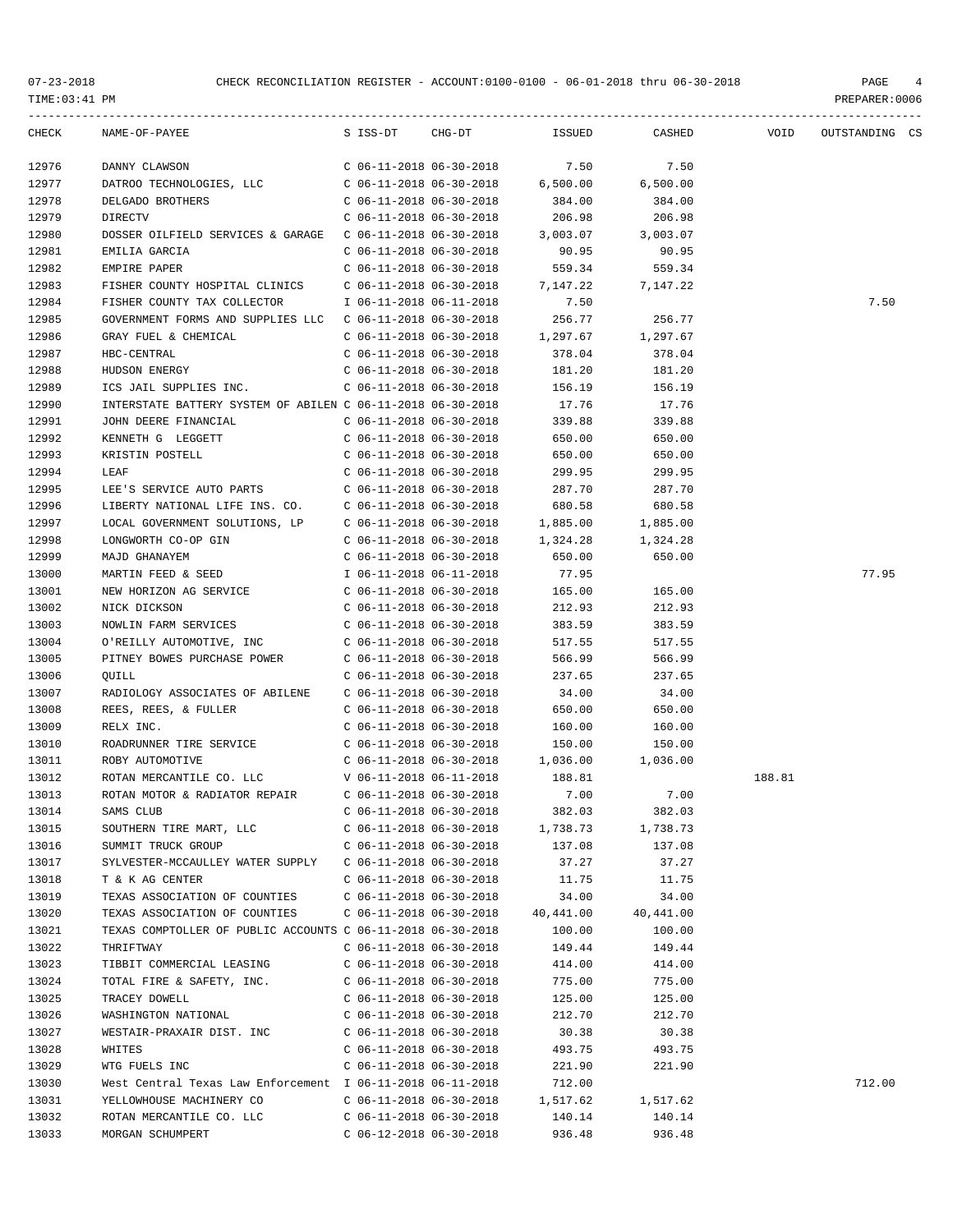| CHECK | NAME-OF-PAYEE                                               | S ISS-DT                  | $CHG-DT$ | ISSUED    | CASHED    | VOID  | OUTSTANDING CS |  |
|-------|-------------------------------------------------------------|---------------------------|----------|-----------|-----------|-------|----------------|--|
| 13034 | ALBERT SCHOOLEY                                             | $C$ 06-12-2018 06-30-2018 |          | 647.14    | 647.14    |       |                |  |
| 13035 | ATMOS ENERGY                                                | $C$ 06-12-2018 06-30-2018 |          | 55.23     | 55.23     |       |                |  |
| 13036 | ATMOS ENERGY                                                | $C$ 06-12-2018 06-30-2018 |          | 60.18     | 60.18     |       |                |  |
| 13037 | AT&T                                                        | $C$ 06-12-2018 06-30-2018 |          | 220.79    | 220.79    |       |                |  |
| 13038 | DIRECT ENERGY                                               | $C$ 06-12-2018 06-30-2018 |          | 2,414.60  | 2,414.60  |       |                |  |
| 13039 | ALBERT SCHOOLEY                                             | $C$ 06-12-2018 06-30-2018 |          | 180.00    | 180.00    |       |                |  |
| 13040 | BIG COUNTRY ELECTRIC COOP                                   | $C$ 06-12-2018 06-30-2018 |          | 399.00    | 399.00    |       |                |  |
| 13041 | DIRECT ENERGY                                               | $C$ 06-12-2018 06-30-2018 |          | 2,505.50  | 2,505.50  |       |                |  |
| 13042 | BIG COUNTRY ELECTRIC COOP                                   | V 06-12-2018 06-25-2018   |          | 57.88     |           | 57.88 |                |  |
| 13043 | JONNYE LU GIBSON                                            | $C$ 06-18-2018 06-30-2018 |          | 15.00     | 15.00     |       |                |  |
| 13045 | TX CHILD SUPPORT SDU                                        | $C$ 06-18-2018 06-30-2018 |          | 144.00    | 144.00    |       |                |  |
| 13046 | PAT THOMSON                                                 | $C$ 06-19-2018 06-30-2018 |          | 1,434.95  | 1,434.95  |       |                |  |
| 13047 | DIRECT ENERGY                                               | $C$ 06-21-2018 06-30-2018 |          | 57.88     | 57.88     |       |                |  |
| 13048 | 4C ELECTRIC                                                 | I 06-25-2018 06-25-2018   |          | 184.34    |           |       | 184.34         |  |
| 13049 | AFLAC                                                       | I 06-25-2018 06-25-2018   |          | 213.46    |           |       | 213.46         |  |
| 13050 | ALLEN FARMS                                                 | I 06-25-2018 06-25-2018   |          | 3,278.00  |           |       | 3,278.00       |  |
| 13051 | ATMOS ENERGY                                                | I 06-25-2018 06-25-2018   |          | 227.25    |           |       | 227.25         |  |
| 13052 | BEN E KEITH FOODS - DFW DIVISION                            | $C$ 06-25-2018 06-30-2018 |          | 1,489.46  | 1,489.46  |       |                |  |
| 13053 | BIG COUNTRY ELECTRIC COOP                                   | I 06-25-2018 06-25-2018   |          | 235.00    |           |       | 235.00         |  |
| 13054 | BITTER CREEK WATER SUPPLY CORP                              | $C$ 06-25-2018 06-30-2018 |          | 321.00    | 321.00    |       |                |  |
| 13055 | COOPER OIL CO INC                                           | $C$ 06-25-2018 06-30-2018 |          | 4,157.10  | 4,157.10  |       |                |  |
| 13056 | DE LAGE LANDEN                                              | $C$ 06-25-2018 06-30-2018 |          | 259.10    | 259.10    |       |                |  |
| 13057 | FISHER COUNTY HOSPITAL DISTRICT                             | I 06-25-2018 06-25-2018   |          | 147.97    |           |       | 147.97         |  |
| 13058 | <b>FLORES FARMS</b>                                         | $C$ 06-25-2018 06-30-2018 |          | 562.50    | 562.50    |       |                |  |
| 13059 | HAROLD GRUBEN                                               | I 06-25-2018 06-25-2018   |          | 75.00     |           |       | 75.00          |  |
| 13060 | HART INTERCIVIC, INC                                        | I 06-25-2018 06-25-2018   |          | 500.00    |           |       | 500.00         |  |
| 13061 | KNOX WASTE SERVICE LLC                                      | $C$ 06-25-2018 06-30-2018 |          | 116.24    | 116.24    |       |                |  |
| 13062 | MEHAFFEY AND WATSON                                         | $C$ 06-25-2018 06-30-2018 |          | 650.00    | 650.00    |       |                |  |
| 13063 | PERDUE, BRANDON, FIELDER, COLLINS & C 06-25-2018 06-30-2018 |                           |          | 525.90    | 525.90    |       |                |  |
| 13064 | QUILL                                                       | I 06-25-2018 06-25-2018   |          | 186.71    |           |       | 186.71         |  |
| 13065 | SHERRY WILLIAMSON, CLERK                                    | I 06-25-2018 06-25-2018   |          | 35.00     |           |       | 35.00          |  |
| 13066 | SUPERIOR VISION OF TEXAS                                    | C 06-25-2018 06-30-2018   |          | 49.92     | 49.92     |       |                |  |
| 13067 | TEXAS ASSOCIATION OF COUNTIES                               | I 06-25-2018 06-25-2018   |          | 48.00     |           |       | 48.00          |  |
| 13068 | TEXAS ASSOCIATION OF COUNTIES                               | $C$ 06-25-2018 06-30-2018 |          | 27,919.44 | 27,919.44 |       |                |  |
| 13069 | TEXAS DEPARTMENT OF STATE HEALTH SE I 06-25-2018 06-25-2018 |                           |          | 7.32      |           |       | 7.32           |  |
| 13070 | THRIFTWAY                                                   | $C$ 06-25-2018 06-30-2018 |          | 80.75     | 80.75     |       |                |  |
| 13071 | TOM GREEN COUNTY CLERK                                      | I 06-25-2018 06-25-2018   |          | 381.00    |           |       | 381.00         |  |
| 13072 | VERIZON WIRELESS                                            | $C$ 06-25-2018 06-30-2018 |          | 316.83    | 316.83    |       |                |  |
| 13073 | PAUL SCOTT                                                  | I 06-27-2018 06-27-2018   |          | 512.50    |           |       | 512.50         |  |
| 13074 | AALAN ARNWINE                                               | V 06-27-2018 06-28-2018   |          | 5.56      |           | 5.56  |                |  |
| 13075 | CARD SERVICE CENTER                                         | I 06-27-2018 06-27-2018   |          | 1,524.18  |           |       | 1,524.18       |  |
| 13076 | CARD SERVICE CENTER                                         | I 06-27-2018 06-27-2018   |          | 307.92    |           |       | 307.92         |  |
| 13077 | GT DISTRIBUTORS - AUSTIN                                    | I 06-27-2018 06-27-2018   |          | 48.95     |           |       | 48.95          |  |
| 13078 | <b>JENNY HENLEY</b>                                         | I 06-27-2018 06-27-2018   |          | 450.00    |           |       | 450.00         |  |
| 13079 | QUILL                                                       | I 06-27-2018 06-27-2018   |          | 358.50    |           |       | 358.50         |  |
| 13080 | ALLAN ARNWINE                                               | $C$ 06-28-2018 06-30-2018 |          | 5.56      | 5.56      |       |                |  |
|       | 9000000001 TEXAS VITAL STATISTICS                           | I 10-31-2016 10-31-2016   |          |           |           |       | 10.98          |  |
|       | 9000000010 TEXAS VITAL STATISTICS                           | I 12-14-2016 12-14-2016   |          |           |           |       | 18.30          |  |
|       | 9000000011 TEXAS VITAL STATISTICS                           | I 12-28-2016 12-28-2016   |          |           |           |       | 16.47          |  |
|       | 9000000013 TEXAS VITAL STATISTICS                           | I 03-07-2017 03-07-2017   |          |           |           |       | 3.66           |  |
|       | 9000000021 FISHER COUNTY NEW CD                             | I 01-16-2018 01-16-2018   |          |           |           |       | 250,000.00     |  |
|       |                                                             |                           |          |           |           |       |                |  |